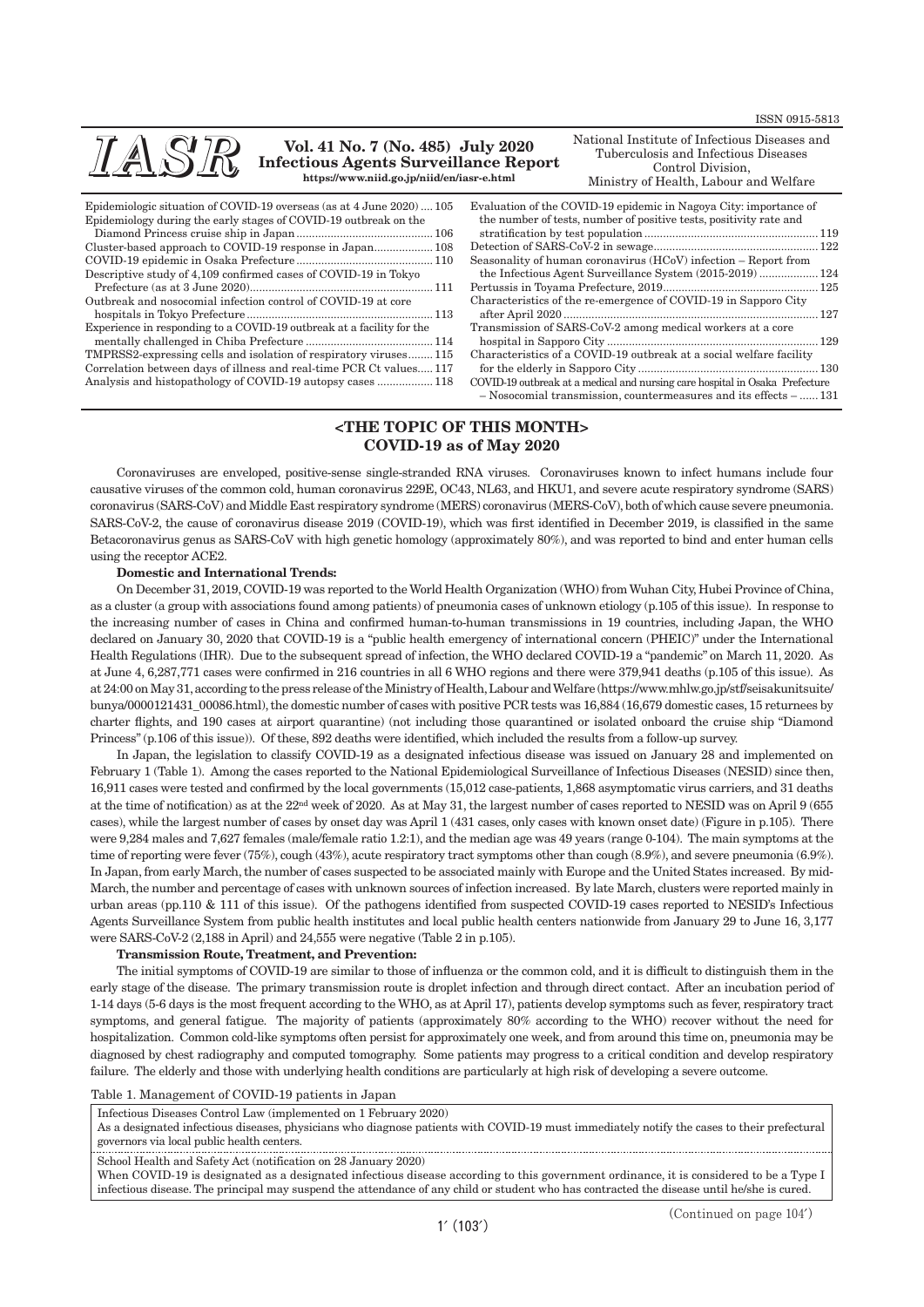# (THE TOPIC OF THIS MONTH-Continued)

Effective and specific treatments for COVID-19 have yet to be established. Remdesivir, which was developed for the treatment of Ebola hemorrhagic fever, received special approval on May 7, and as at June 17, drugs, such as favipiravir and ciclesonide, are evaluated under observational studies, specific clinical studies, and corporate trials in Japan. Vaccines to prevent COVID-19 are being developed and evaluated in many countries, including Japan.

# **Tests, Diagnosis, and Pathological Findings:**

The National Institute of Infectious Diseases (NIID) developed a real-time PCR test to detect the SARS-CoV-2 gene and published a laboratory manual for government laboratories on tests for detecting the novel coronavirus pathogen [\(https://www.niid.go.jp/niid/ja/](https://www.niid.go.jp/niid/ja/diseases/ka/corona-virus/2019-ncov/2518-lab/9403-labo-manual.html) [diseases/ka/corona-virus/2019-ncov/2518-lab/9403-labo-manual.html\).](https://www.niid.go.jp/niid/ja/diseases/ka/corona-virus/2019-ncov/2518-lab/9403-labo-manual.html) NIID provides support to laboratory facilities, such as public health institutes, that conduct diagnostic tests for local governments, administers the distribution of SARS-CoV-2, classified as a class 4 pathogen designated under the Infectious Diseases Control Law, and develops cell culture for efficient isolation of SARS-CoV-2 (p.115 of this issue). The correlation between the number of ill days and the threshold cycle (Ct) values of real-time PCR testing has been used to inform clinical decisions (p.117 of this issue).

As for SARS-CoV-2 antigen testing, a rapid immunochromatography diagnostic kit based on enzyme immunoassay is in use and can detect patients who secrete large amounts of the virus. A rapid testing kit for the SARS-CoV-2 antibody is available. However, results should be interpreted with caution because the evaluation of its performance is not sufficient. It is also necessary to prepare reference panels for the quantitative measurement of antibody titers.

The analysis of the histopathology of COVID-19 autopsy cases is highly important to elucidate the pathology of the disease. In the first autopsy case in Japan, the lungs exhibited diffuse alveolus injury, a pathological finding of acute respiratory distress syndrome. The largest amount of SARS-CoV-2 virus detected was from the peripheral tissue of the lungs, followed by the bronchus, trachea, and nasopharynx. Low copy numbers of virus genes were also detected from blood and stool specimens (p.119 of this issue).

### **Public Health Countermeasures, Declaration of the State of Emergency, and its Subsequent Lifting:**

On March 14, the partial revision of the National Action Plan for Pandemic Influenza and New Infectious Diseases was officially approved by the Cabinet, and COVID-19 became regarded as Pandemic Influenza and New Infectious Diseases enacted by the law. On March 28, the basic policy for COVID-19 was announced: it emphasized controlling the number of cases, and maintaining medical systems and social functions, promoting the containment of cluster events by active epidemiological investigations. It is a characteristic of COVID-19 that clusters form quickly when an infected person comes in contact with susceptible persons in settings that fulfill the 3 Cs (closed spaces, crowded places, and close-contact settings). It is important to identify these clusters and interrupt their chains of transmission (p.108 in this issue). In Japan, public health centers are conducting contact tracing, including identification of movement histories of infected persons, listing of close contacts, and monitoring health conditions (pp.113 & 114 in this issue).

As the number of cases with unknown routes of transmission was increasing and the medical system was at risk of being overwhelmed, a state of emergency was declared in 7 prefectures on April 7, and then nationwide on April 16. After the situation improved, the state of emergency was lifted in all prefectures on May 25.

### **Future Agenda:**

Measures led by the Ministry of Health, Labour and Welfare are to publicize information needed to control infection, support the medical system, and promote research and development.

As for the information collection system, the Health Center Real-time Information-sharing System on COVID-19 (HER-SYS) was introduced to share and collect information. This system aimed to reduce the workload of public health center and simultaneously enables more rapid collection of information. Using HER-SYS, information can be shared immediately among public health centers, local municipalities (other than public health centers), and medical facilities. Furthermore, the COVID-19 Contact-Confirming Application/app (COCOA) was developed to enable each person to identify contacts quickly. Upon consent of the user, this app uses the Bluetooth function of the user's smartphone, and after the privacy of both the infected person and the contact person are ensured, the user can be notified when the user may have come in contact with an infected user. The notified users can receive support from the public health center, such as prompt testing, which is expected to prevent the spread of the virus. In this manner, in addition to rapid collection and sharing of information, and enabling changes in behavior such as social distancing, an approach that ensures that contacts can promptly consult medical facilities is being promoted.

As for the medical system, in addition to continuing border protection measures at ports and airports, and by actively testing those who have been in close contact with infected persons, early detection of infected individuals, including asymptomatic cases, and effective countermeasures against clusters, will be implemented. In addition to nasopharyngeal swab PCR testing, the following diagnostic tests have been put into practical use: PCR testing using saliva specimens, rapid antigen test using nasopharyngeal swabs, and quantitative antigen test using nasopharyngeal and saliva specimens. These tests are being implemented accordingly, based on the current capacity and state of the infection prevention measures at the testing facilities. It is important to establish a consultation system, such as one where the testing facilities cooperate with the medical association, and a system that includes care facilities tailored to accommodate the casepatients' specific symptoms, to prevent the medical system from collapsing.

Regarding research and development, the development of drugs in addition to remdesivir are being promoted, along with the development of vaccines both in Japan and overseas, in an all-out effort to realize their real-world application.

**Infectious Disease Surveillance Center, National Institute of Infectious Diseases** Toyama 1-23-1, Shinjuku-ku, Tokyo 162-8640, JAPAN Tel (+81-3)5285-1111

*The statistics in this report are based on 1) the data concerning patients and laboratory findings obtained by the National Epidemiological*  Surveillance of Infectious Diseases undertaken in compliance with the Act on the Prevention of Infectious Diseases and Medical Care for Patients<br>with Infectious Diseases, and 2) other data covering various aspects of infec *public health institutes (PHIs), the Department of Environmental Health and Food Safety, the Ministry of Health, Labour and Welfare, and quarantine stations, have provided the above data.*